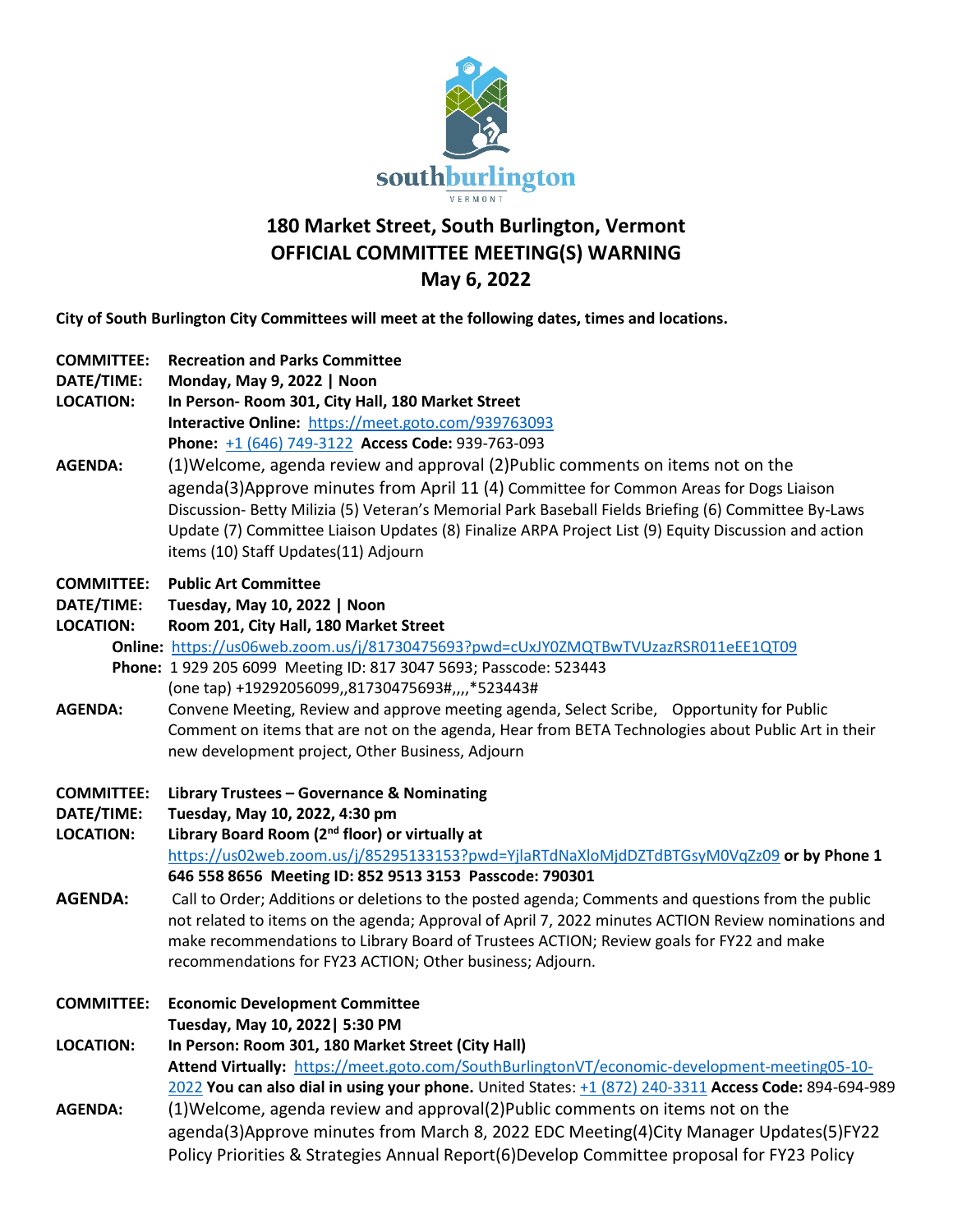Priorities & Strategies, Consider a process to do key stakeholder interviews that inform the development of the next Comprehensive Plan(7)Economic Data Collection, Summary of top indicators identified by committee members, Use of CCRPC and/or UVM data services, Inhouse data - Housing permit pipeline data (8) Economic Impact Studies, Economic Impact of Climate Action Taskforce recommendations, Website location to post old studies? Pointers to studies already posted? (9) Branding & Promoting the South Burlington economy, Green technology hub discussion after stakeholder interviews (10) Updates: a. Airport property rezoning committee activity and input, b. I-89 corridor plan from CCRPC, c. ARPA 4.5M spending plans (encumbered by 2024, spent by 2026), d. Climate Action Taskforce, e. Declaration of Inclusion, f. University Mall Redevelopment-Andrew Hayes to join a future meeting, g. Comprehensive Plan (due 2024) (11) Adjourn (approx. 7:00 pm)

## **COMMITTEE: Committee for Common Areas for Dogs**

- **DATE/TIME: Tuesday, May 10, 2022 | 6PM-8PM**
- **LOCATION: In Person- Room 334, City Hall, 180 Market Street Interactive Online:** <https://meet.goto.com/254965629> **Phone:** [+1 \(646\) 749-3122](tel:+16467493122,,254965629) **Access Code:** 254-965-629
- **AGENDA:** (1) Welcome, agenda review and approval (2) Public comments on items not on the agenda (3) Approve minutes from April 12 (4) Updates on Farrell and Wheeler Dog Parks (5) Updates from Committees: Rec and Park and NRCC (6) Update on Dog Incidents Spreadsheet (7) Discuss Dog Park Rules (8) Review Work-Plan (9) ARPA Funds List (10) Adjourn

## **COMMITTEE: Planning Commission**

**DATE/TIME: Tuesday, May 10, 2022 | 7 pm**

- **LOCATION: In Person: City Hall Auditorium, 180 Market Street Interactive Online[: https://us06web.zoom.us/j/82199839179](https://us06web.zoom.us/j/82199839179) Telephone: (301) 715 8592, Meeting ID: 821 9983 9179**
- AGENDA: (1) Agenda: Additions, deletions or changes in order of agenda items; (2) Open to the public for items not related to the agenda; (3) Announcements and staff report; (4) Commissioners' Reports from Committees; (5) Election of Vice Chair for Planning Commission; (6) Receive and discuss recommendation from Airport Rezoning Task Force; (7) FY2023 Priorities – discussion and action on FY2023 Priorities list; (8) Planning Commission Vision – discussion of long-term vision and four goals for 2024 Comprehensive Plan; (9) 2024 Comprehensive Plan – Preview of Outreach Plan and Tentative Schedule; (10) Review and approve street name request from Beta Technologies; (11) Minutes: April 12 and April 26, 2022; (12) Other Business; (13) Adjourn.

## **COMMITTEE: Energy Committee**

**DATE/TIME: Wednesday, May 11, 2022 | Noon**

**LOCATION: Room 201, City Hall, 180 Market Street**

**Online:** <https://us06web.zoom.us/j/89299753783?pwd=RVA4UFNvTU04QmtFUGlLU0czbnRnUT09> mobile: +19292056099,,89299753783#,,,,\*2020#

Phone:1 929 205 6099; Meeting ID: 892 9975 3783; Passcode: 2020

**AGENDA:** Convene meeting, select scribe, review agenda; Comments and questions from the public not related to the agenda; Review and approve April 13th meeting minutes; FY2023 Work Plan – progress review for initiatives; Updates on Ongoing Activities (Website / Facebook, SBHS solar bike shelter, Intern search process for potential capstone project(s), CAP Task Force (and how SBEC can help support & promote), State-level updates - VCC CAP, Comprehensive Energy Plan, Municipal Fuel Switching Grant Program, clean Heat Standard, POWER-D.city) ; Municipal buildings – Approaches to address heat loss from windows; Coordination with other committees on energy & climate policies; ARPA (and other) funding opportunities & recommendations to City Council ; Announcements about upcoming events / activities; Adjourn meeting.